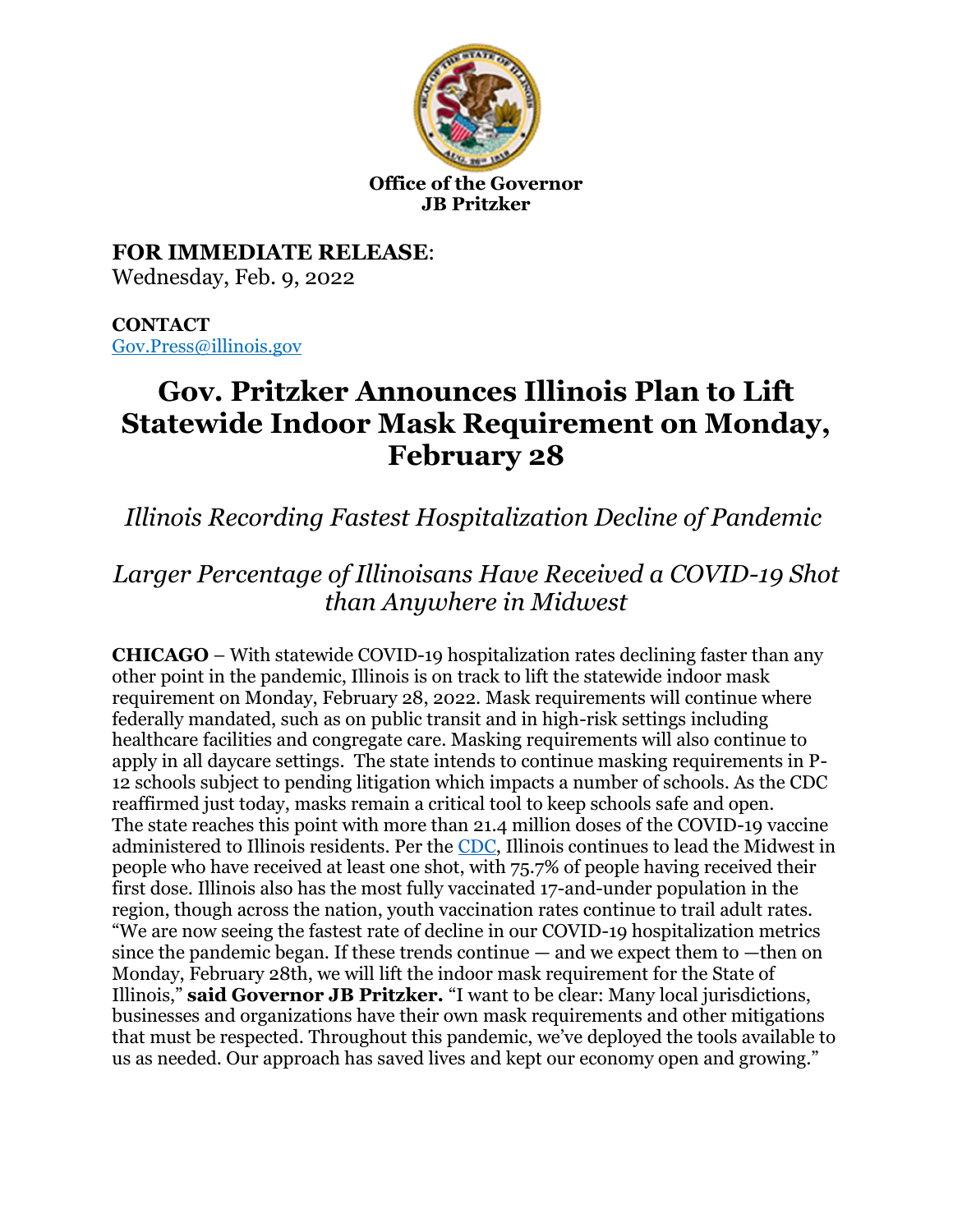Today the Illinois Department of Public Health (IDPH) is reporting 4,742 new confirmed and probable cases and 2,496 people in the hospital with COVID-19. IDPH is also reporting 449 people with COVID-19 in the ICU and 243 people on ventilators. With 20% of ICU beds now available statewide, this marks the fastest rate of decline in the hospital metrics since the pandemic began.

"While masks will no longer be required in most indoor locations beginning February 28, they are still recommended," **said IDPH Director Dr. Ngozi Ezike**. "Masks offer a layer of protection and for people who have an underlying health condition or who are around those who do, you may choose to continue wearing a mask. Similarly, if you find yourself in a crowded, indoor setting, a mask can still help protect you. We will continue to recommend masks."

#### **Statewide Indoor Mask Requirement**

Illinoisans can resume activities without wearing a mask indoors on February 28th except where required by federal, state, local, tribal, or territorial laws, rules, and regulations, including local business and workplace guidance. Federal requirements, in effect through at least March 18, include all [transportation systems](https://www.transit.dot.gov/TransitMaskUp) such as airports, planes, trains, and buses.

"Preparing to repeal statewide masking mandates at the end of the month is aggressive and optimistic but reasonable," **said Dr. Emily Landon, University of Chicago Medicine, Executive Medical Director of Infection Prevention and Control.**  "Broad mandates are not about individuals. They are put in place to help protect communities, businesses, and healthcare access. Repealing the mask mandate allows people to choose the mitigation layers that are best for them and I have no doubt that many should and will choose to keep mask rules."

To account for the risk of community spread among more vulnerable populations, and in accordance with CDC guidance, Illinois will continue to require masks in the following settings:

- Healthcare Settings: Continue mask requirement
- Long Term Care Facilities: Continue mask requirement
- Congregate Settings (prisons, shelters, etc.): Continue mask requirement
- Transportation: Follow [federal guidelines](https://www.cdc.gov/coronavirus/2019-ncov/travelers/face-masks-public-transportation.html)
- Daycare: Follow [Department of Children and Family Services \(DCFS\) guidelines](https://www2.illinois.gov/dcfs/brighterfutures/healthy/Documents/Day_Care_Guidance.pdf)

Municipalities and businesses in most industries may choose to continue to implement more strict public health mitigations as they deem appropriate, including requiring masks.

### **School Settings**

Nationally, 23% of 5- to 11-year-olds and 56% of 12- to 17-year-olds are fully vaccinated, compared to 71% of 18-to-64-year-olds and 89 percent of those 65 and up. This disparity leaves schools at far greater risk of significant outbreaks than the general population. Additionally, school environments can include younger children who aren't yet vaccineeligible.